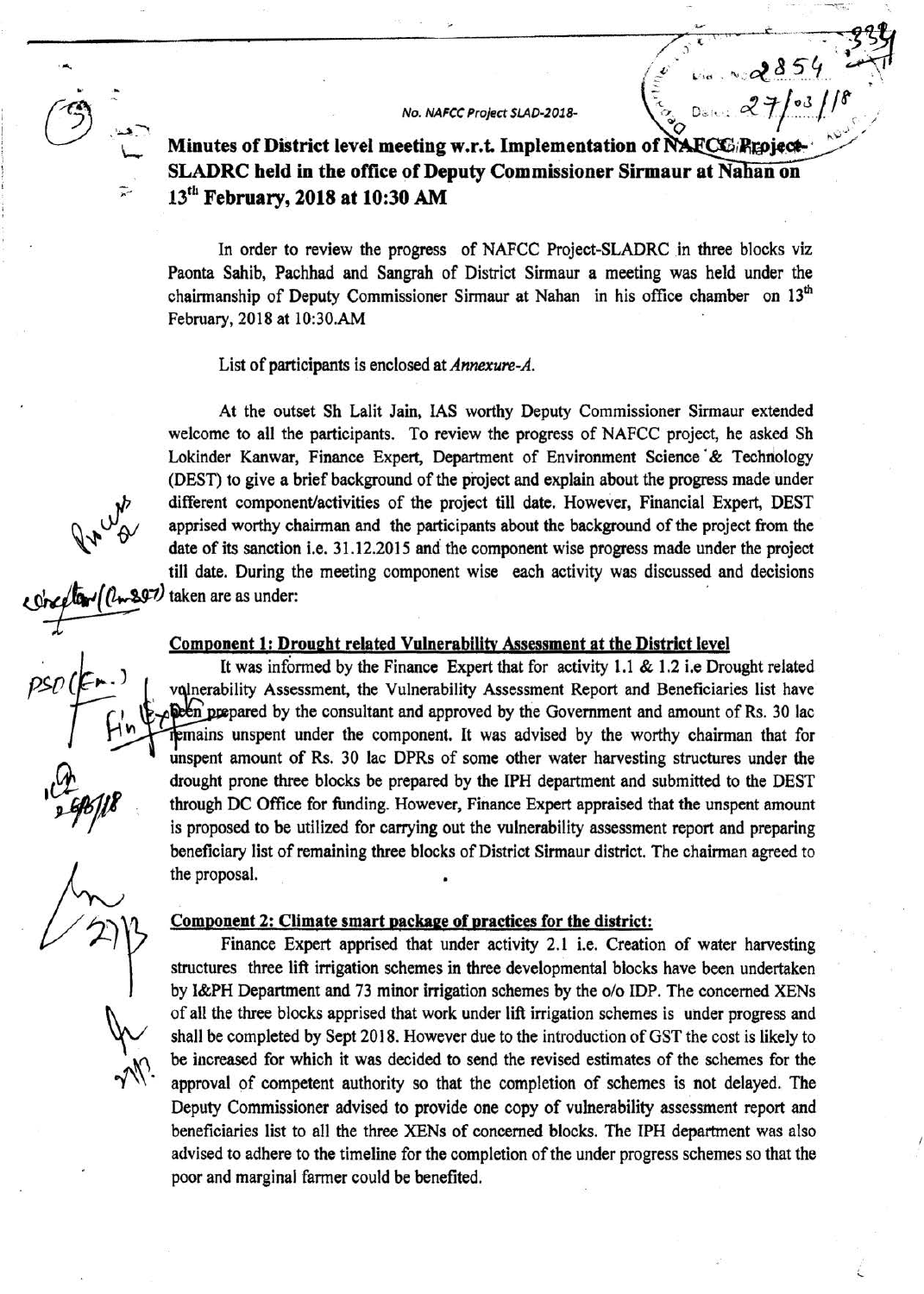It was also infonned by the Finance Expert that due to OST and other cost escalation the office of IDP Nahan has reduced the number of minor irrigation schemes from 73 to 51 for which a meeting of Director DEST has been fixed· with CPD (IDP) Solan. The worthy chairman advised that the number of schemes be not reduced and the revised cost estimates of all the 73 schemes be sent to DEST for approval.

• *!* 

,

 $\div$ 

It was infonned by the DDA/DDH that for implementation of activity 2.2, 2.4 and 2.6 i.e. Moisture management for vegetables, introduction of legumes and green fodder and soil testing and moisture management fund be released to them in advance . However Finance Expert appraised that it would not be possible for the DEST to release the funds without the supply of beneficiaries list specially for Sprinklers/Drip irrigation schemes as the proposed beneficiaries needs to be selected from the list of beneficiaries identified under Social Mapping Report of vulnerable households . However Deputy Commissioner advised all the representatives of concerned departments to sit together and decide the matter where it was decided that a meeting may be convened under the chairmanship of Director Environment, S  $\&$  T at Shimla and matter be decided accordingly. He also advised to do the needful with in fifteen days .

For activity 2.3 i.e. Training component on promotion of intercropping of maize and pulses and SRI cultivation, it was informed by the officers of KVK/RHRTS that they may be intimated by the DEST about the particular subject on which the material is to be prepared and training imparted so that matter could be taken up accordingly.

For activity 2.5 i.e. Creation of small ponds at community level it was informed by the representative of Integrated Development Project (IDP) that two ponds have already been constructed and for the remaining ponds the work is under progress. It was advised to speed up the work.

#### Component 3: Deyelopment of farmer producer organization network

It was informed by the DEST representative that for activity 3.1 to 3.4 i.e Development of FPO's network the matter for the engagement of six facilitators has already been taken up with the office of Pr. CCF/CPD (IDP) Solan and the o/o IDP Nahan has already formed the FIG's in respect of 12 completed MIS schemes. However it was decided that the o/o Deputy Commissioner will assist in the developemnt of FPO's network though formation of FIG's around the clusters and crops through the District Rural Development Agency (DRDA) an expert agency in this regard and the funds may be released to them accordingly.

## Component 4: Capacity Building of Community on climate smart knowledge based and lesson learning:

It was informed by the Finance Expert that for activity 4.1, 4.2, and 4.3 i.e. Training module development and imparting training to target farmers on climate resilient agriculture/horticulture the RFP for the engagement of consultant has already been issued. However for activity 4.4 and 4.5 i.e. Extension services and hand holding support to target farmers and demonstration of different package of practices that are adaptive to climate variability the matter is being taken up with the CSK Palampur. It was advised by the worthy chairman that a copy of letter written to CSK Palampur and correspondence made earlier be provided to KVK Dhaula Kuan so that they may submit the proposal. He also advised to expedite all the activities under this component to avoid further delay.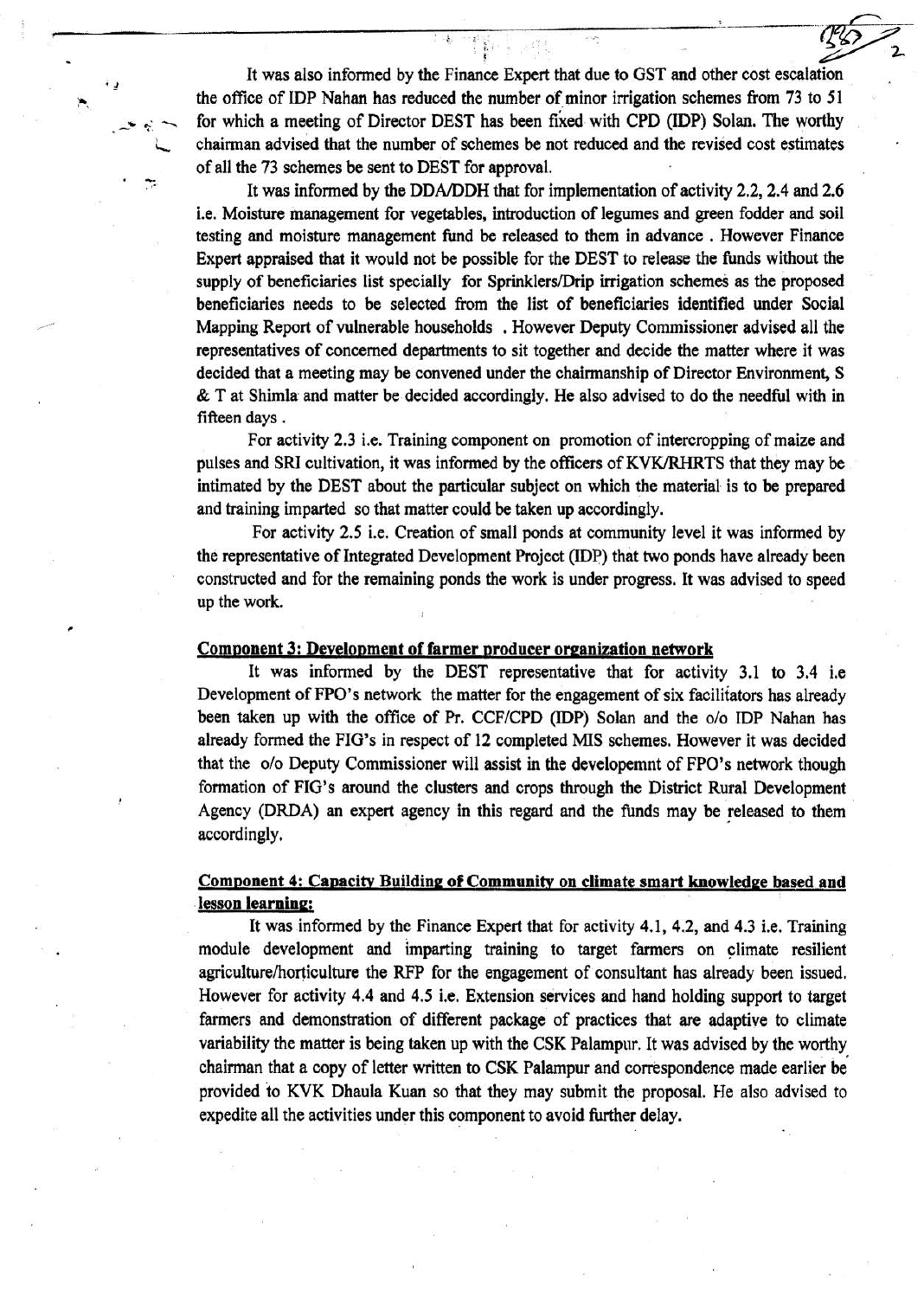## Comoonent 5: Inclusion risk transfer instruments:

 $\overline{\phantom{a}}$  $\tilde{\phantom{a}}$ 

,

"' .. ,. ....

For activity 5.1, 5.2 i.e. Linkages to existing financial inclusion programme and piloting weather based insurance the Agriculture/Horticulture departments were advised to formulate some innovative proposal for such crops for which no insurance is available in the district specially for peach and the proposal be submitted through the office of the Deputy . Commissioner to DEST. Further a sub-committee be constituted under the chairmanship of under signed for the formulation of proposal in which officers of Agriculture/Horticulture Department should be the members.

Meeting ended with vote of thanks to and from the chair.

'·-¥ \_\_\_\_\_\_\_\_\_\_\_\_\_\_\_ \_\_;:...\_\_\_,. ~~~-!

Deputy Commissioner District-Sirmaur at Nahan.

 $\overline{\phantom{a}}$ 

## Endst. No: As above  $\bigcap_{\alpha\in\mathcal{C}}\mathcal{L}$ .  $\text{SMA}(C_{\alpha})$   $\omega_{\alpha\beta}$  +1-  $\{660\}$  Dated: $\{Q\}$ March, 2018

- 1. The Additional Chief Secretary (Env.  $S \& T$ ), to the GoHP, Shimla-2 for kind information please.
- 2. The Additional Deputy Commissioner, District Sirmaur at Nahan.
- . 3. The Director, Department of Environment Science and Technology, Shimla-1.
	- 4. The Chief General Manager, NABARD, Kasumpti, Shimla-9.
	- *5.* The Supdt. Engineer, IPH Department, District Sirmaur at Nahan.
	- 6. The XENs IPH, Nahan, Paonta Sahib and Nohradhar.
	- 7. The District Project Officer, Integrated Development Project, Nahan.
	- 8. Incharge, KVK Dhaulakuan, District Sirmaur at Nahan.
	- 9. Incharge, RHR & TS Dhaulakuan, District Sirmaur at Nahan.
	- 10. The Block Development Officers, Pahhad, Paonta Sahib and Sangrah, District Sirmaur at Nahan.
	- 11. The Deputy Director Agriculture, District Sirmaur at Nahan.
	- 12. The Deputy Director Horticulture, District Sirmaur at Nahan.

13. RO, NABARD, District Sirmaur at Nahan.

Deputy Commissioner District-Sigmaur at Nahan